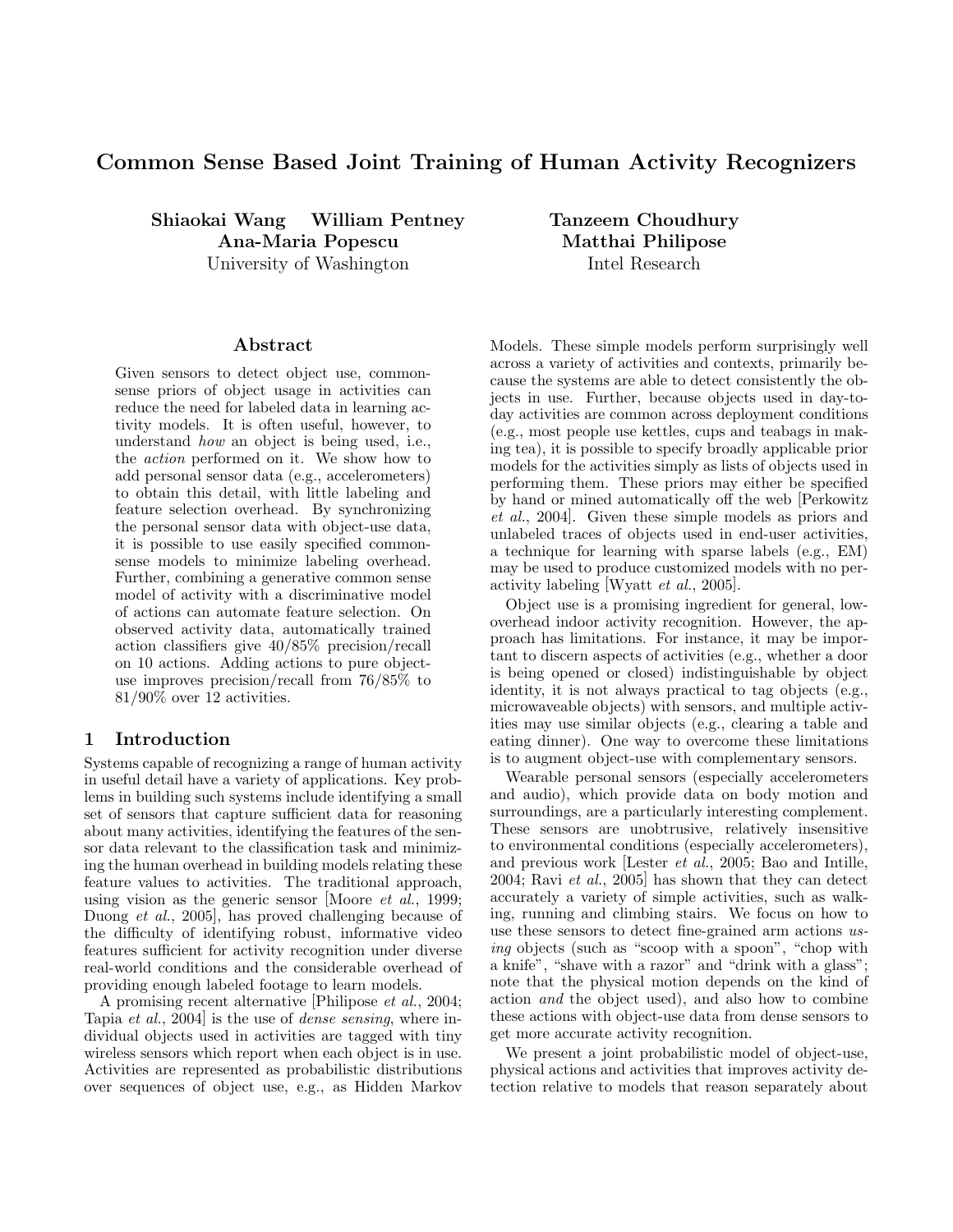

Figure 1: Sensors: iBracelet and MSP (left), RFID tagged toothbrush & paste (right), tags circled.

these quantities, and learns action models with much less labeling overhead than conventional approaches. We show how to use the joint prior model, which can be specified declaratively with a little "common sense" knowledge per activity (and could in principle be mined from the web), to automatically infer distributions over the labels based on object-use data alone: e.g., given that object "knife" is in use as part of activity "making salad", action "chop with a knife" is quite likely. We therefore call our technique common sense based joint training. Given class labels, Viola and Jones (2001) have shown how to automatically and effectively select relevant features using boosting. We adapt this scheme to work over the distributions over labels, so that our joint model is able to perform both parameter estimation and feature selection with little human involvement.

We evaluate our techniques on data generated by two people performing 12 activities involving 10 actions on 30 objects. We defined simple commonsense models for the activities using an average of 4 English words per activity. Combining action data with object-use in this manner increases precision/recall of activity recognition from 76/85% to 81/90%; the automated action-learning techniques yielded 40/85% precision/recall over 10 possible object/action classes. To our knowledge this work is the first to demonstrate that simple commonsense knowledge can be used to learn classifiers for activity recognizers based on continuous sensors, with no human labeling of sensor data.

# 2 Sensors

Figure 1 shows the sensors we use. We wear two bracelets on the dominant wrist. One is a Radio Frequency Identification (RFID) reader, called the iBracelet Fishkin  $et$ al., 2005], for detecting object use, and the other is a personal sensing reader, called the Mobile Sensing Platform (MSP) [Lester et al., 2005], for detecting arm movement and ambient conditions.

The iBracelet works as follows. RFID tags are attached to objects (e.g., the toothbrush and tube of toothpaste in Figure 1) whose use is to be detected. These tags are small, 40-cent battery-free stickers with an embedded processor and antenna. The bracelet issues queries for tags at 1Hz or faster. When queried by a reader up to 30cm away, each tag responds (using energy scavenged from the reader signal) with a unique identifier;



Figure 2: Joint models for activity and action recognition. (a) Full joint DBN (above), and (b) a derived layered model used in this paper (below). Dotted arrows represent the assignment of the MAP estimate of a variable in one layer as its observed value in the next.

the identifier can be matched in a separate database to determine the kind of object. The bracelet either stores timestamped tag IDs on-board or transmits read tags wirelessly to an ambient base station, and lasts 12 to 150 hours between charges. If a bracelet detects a tagged object, the object is deemed to be in use, i.e., hand proximity to objects implies object use.

The MSP includes eight sensors: a six-degree-offreedom accelerometer, microphones sampling 8-bit audio at 16kHz, IR/visible light, high-frequency light, barometric pressure, humidity, temperature and compass. The data (roughly 18,000 samples per second) is shipped in real time to an off-board device, such as a cellphone which currently stores it for later processing. In the near future, we hope to perform the processing (inference, in particular), in real-time on the cellphone. To compact and focus the data, we extract  $F = 651$ features from it, including mean, variance, energy, spectral entropy, FFT coefficients, cepstral coefficients and band-pass filter coefficients; the end-result is a stream of 651-dimensional feature vectors, generated at 4Hz. We will write  $S_N = s_1, \ldots, s_N$  for the stream of sensor readings, where each  $s_i$  is a paired object name and a vector of MSP features.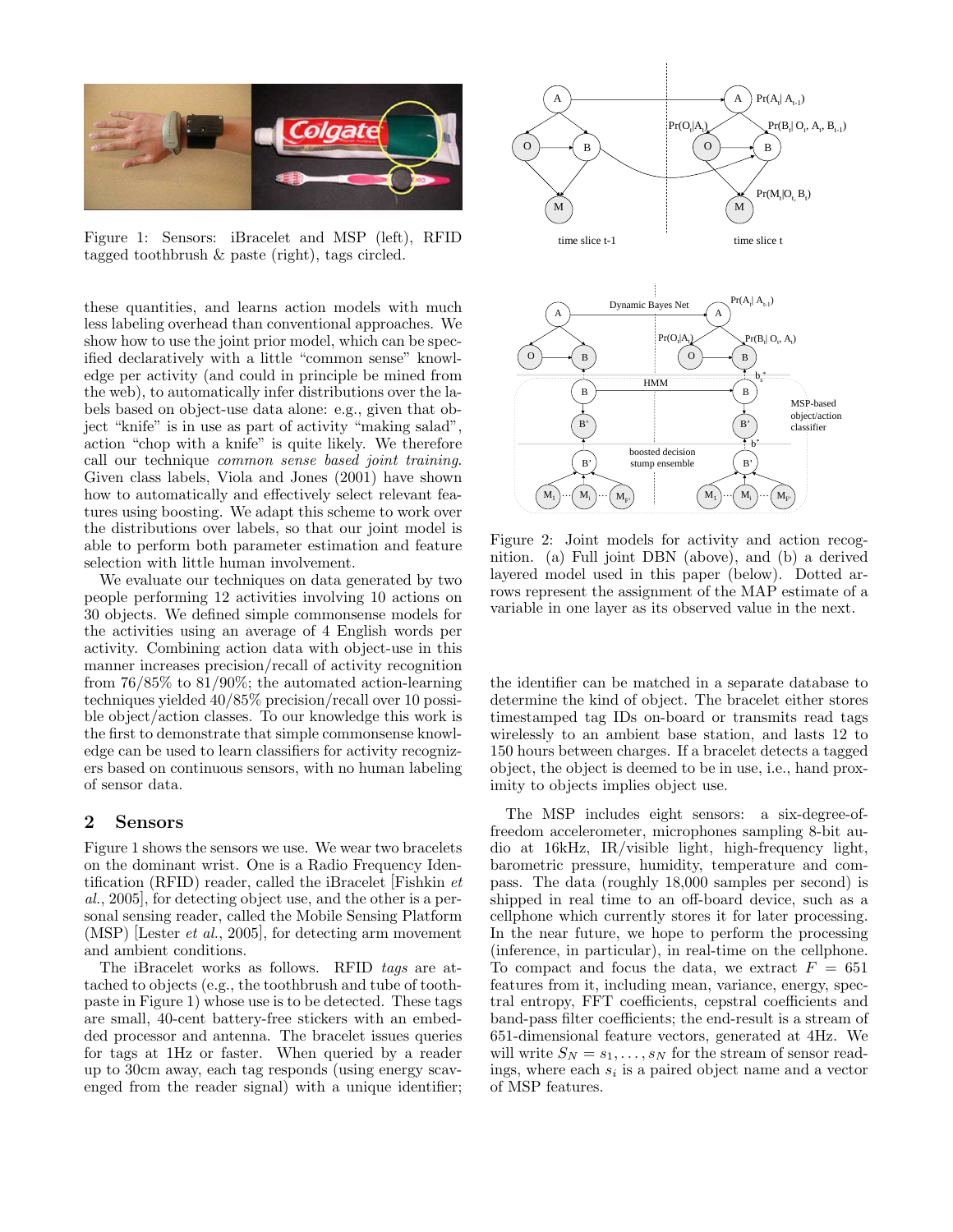# 3 Techniques

#### 3.1 Problem Statement

Let  $A = \{a_i\}$  be a set of activity names (e.g., "making") tea"),  $B = \{b_i\}$  be a set of action names (e.g., "pour"),  $O = \{o_i\}$  be a set of object names (e.g., "teabag") and  $M = \{m_i\}$  be the set of all possible MSP feature vectors.

We assume coarse "commonsense" information linking objects, activities and actions. Let  $OA = \{(a, O_a) | a \in$  $A, O_a = \{o_1, \ldots, o_{n_a}\}\$  s.t.  $o_i$  is often used in a} (e.g.,  $(a, O_a)$  = (make tea, {kettle, milk, sugar, teabag})). Let  $BOA = \{(a, o, B_{a,o} = \{b_1, \ldots, b_{m_{a,o}}\}\}|a \in A, o \in$  $O_a$  s.t.  $b_i$  is performed when using object o as part of a}  $(e.g., (make tea, milk, {pour, pick up})).$ 

In monitoring peoples' day-to-day activities, it is relatively easy to get large quantities of unlabeled sensor data  $S_N$ . Getting labeled data is much harder. In what follows, we assume no labeling at all of the data. Finally, although training data will consist of synchronized object-use and personal sensor data, the test data may contain just the latter: we expect end-users to transition between areas with and without RFID instrumentation.

Given the above domain information and observed data, we wish to build a classifier over MSP data that:

- Infers the current action being performed and the object on which it is being performed.
- Combines with object-use data  $O$  (when available) to produce better estimates of current activity A.
- For efficiency reasons, uses  $F' \ll F$  features of M.

## 3.2 A Joint Model

The Dynamic Bayesian Network (DBN) of Figure 2(a) captures the relationship between the state variables of interest . The dashed line in the figure separates the variables representing the state of the system in two adjacent time slices. Each node in a time slice of the graph represents a random variable capturing part of the state in that time slice: the activity  $(A)$  and action  $(B)$  currently in progress, and the MSP data  $(M)$  and the object  $(O)$ currently observed. The directed edges are inserted such that each random variable node in the induced graph is independent of its non-descendants given its parents. Each node  $X_i$  is parameterized by a *conditional probabil*ity distribution (CPD)  $P(X_i | \text{Parents}(X_i))$ ; the joint distribution  $P(X_1, ..., X_n) = \prod_{i=1...n} P(X_i | \text{Parents}(X_i)).$ 

Our DBN encodes the following independence assumptions within each time slice:

1. The MSP signal  $M$  is independent of the ongoing activity A given the current object O and action B. For instance, hammering a nail (action "hammer", object "nail") will yield the same accelerometer and audio signatures regardless of whether you're fixing a window or hanging a picture. On the other hand,  $M$  is directly dependent both on  $O$  and  $B$ : the particular hand motion varies for action "pull" depending on whether object "door" or object "laundry line" are being pulled. Similarly, pulling a door entails a different motion from pushing it.

- 2. The action depends unconditionally both on current activity and the object currently in use. For instance, if the activity is "making pasta" the probability of action "shake" will depend on whether you are using object "salt shaker" or "pot". Similarly, if the object is "pot" the probability of action "scrub" will depend on whether the activity is "making pasta" or "washing dishes".
- 3. The object used is directly dependent on the activity. In particular, even if the action is a generic one such as "lift", the use of the object "iron" significantly increases the probability of activity "ironing".

Given initial guesses (derivable from OA and BOA) for the conditional probabilities, the problem of jointly re-estimating the parameters, estimating  $P(M|O, B)$ and selecting a small discriminatory subset of features of M based on partially labeled data can be viewed as a semi-supervised structure learning problem, traditionally solved by structural variants of EM [Friedman, 1998]. However, structural EM is known to be difficult to apply tractably and effectively. We therefore trade off the potential gain of learning a joint model for the simplicity of a layered model.

### 3.3 A Layered Model

Figure 2(b) shows the layered model we use. The new structure is motivated by the fact that recent work [Viola and Jones, 2001; Lester et al., 2005] has shown that a tractable and effective way to automatically select features from a "sea of possible features" is to boost an ensemble of simple classifiers sequentially over possible features. Our new model therefore replaces the node M of the original DBN, with a separate discriminative classifier smoothed by an HMM. Classification in the layered structure proceeds as follows:

- 1. At each time slice, the  $F'$  features are fed into the boosted classifier (described further below) to obtain the most likely current action-object pair  $b^*$ . The classification so obtained is prone to transient glitches and is passed up a level for smoothing.
- 2. The HMM is a simple temporal smoother over actions: its hidden states are smoothed action estimates, and its observations are the unsmoothed output  $b^*$  of the ensemble classifier. The MAP sequence of smoothed action/object pairs,  $b_s^*$ , is passed on to the next layer as observations. The HMM is set to have uniform observation probability and uniform high self-transition probability  $t_s$ . If we just require action classification on MSP data, we threshold the smoothed class by margin; if the margin exceeds threshold  $t_{\rm smooth}$  (set once by hand for all classes), we report the class, else we report "unknown".
- 3. If we wish to combine the inferred action with object data to predict activity, we pass the smoothed action class up to the DBN. The DBN at the next level (a truncated version of the one described previously)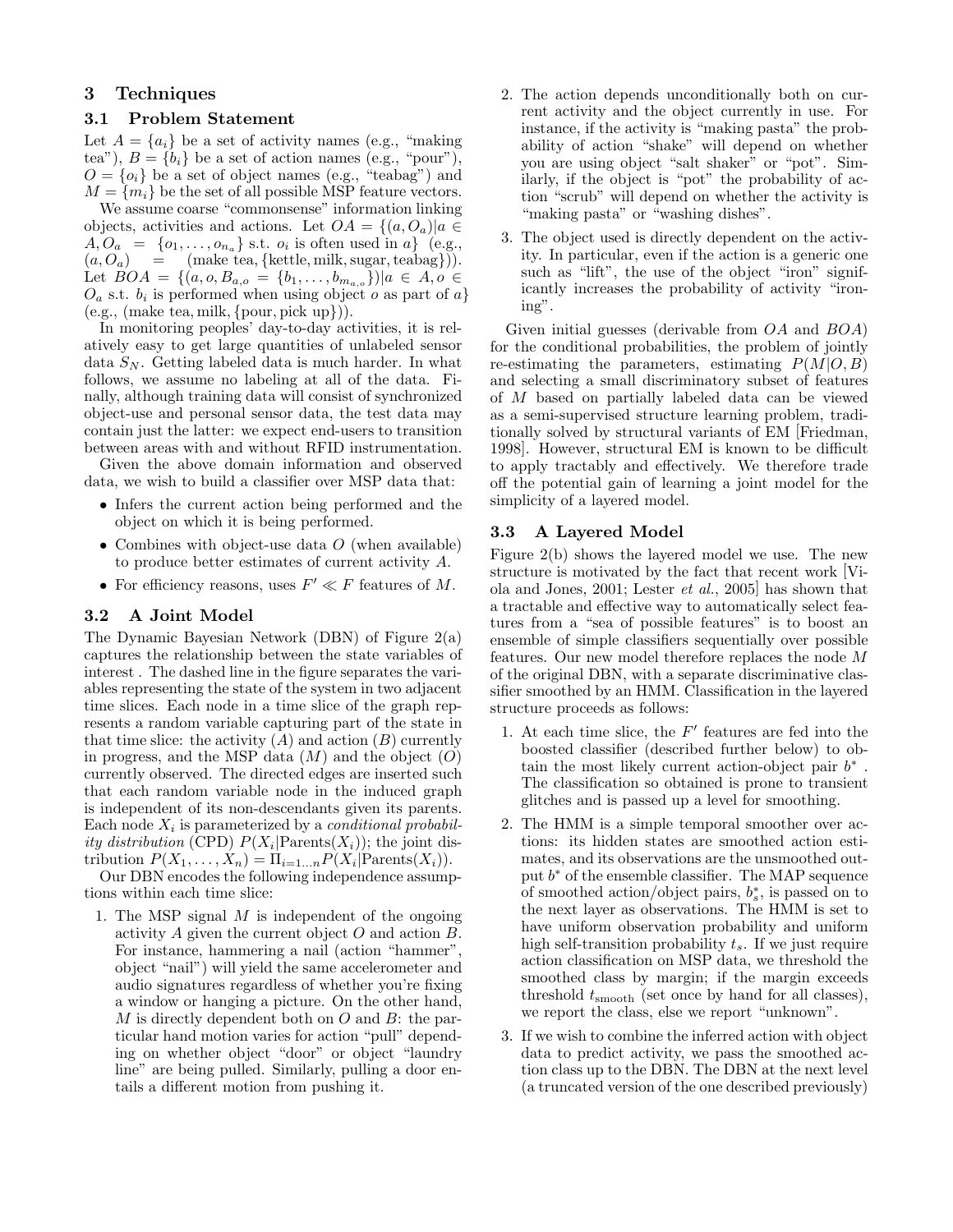treats  $o$  and (the action part of)  $b_s^*$  as observations and finds the most likely activity A.

Inference requires parameters of the DBN to be known. The commonsense information OA and BOA can be converted into a crude estimate of conditional probabilities for the DBN as follows:

- $P(o|a) = \frac{p}{n_a}$  if  $o \in O_a$ ,  $\frac{1-p}{|O| n_a}$  otherwise. Essentially, we divide up probability mass  $p$  (typically  $\gg$  0.5) among likely objects, and divide up the remainder among the unlikely ones.
- $P(b_t|a, o) = \frac{p'}{m}$  $\frac{p'}{m_{a,o}}$  if  $b \in B_{a,o}, \frac{1-p'}{|B|-m}$  $\frac{1-p'}{|B|-m_{a,o}}$  otherwise, as above (note  $m_{a,o}$  and  $n_a$  are defined in section 3.1).
- $P(a_t|a_{t-1}) = \frac{\epsilon}{|A|-1}$  if  $a_{t-1} \neq a_t$ , and  $1-\epsilon$  otherwise. This temporal smoothing encourages activities to continue into adjacent time slices.

Hyperparameters  $p, p'$  and  $\epsilon$  are currently selected once by hand and do not change with activities to be classified or observed data. If these crude estimates are treated as priors, the parameters of the DBN may be re-estimated with unlabeled data  $S_N$  using EM or other semi-supervised parameter learning schemes.

It remains to learn the boosted classifier. We take the approach of Viola and Jones (2001). Their scheme (as any conventional boosting-based scheme) requires labeled examples. Given that we only have unlabeled MSP data  $S_N$ , we need to augment the usual scheme. A simple way (which we call MAP-Label) to do so would be to use the object-use data  $o_1, \ldots, o_N$  from  $S_N$  and the DBN to derive the most likely sequence  $b_1, \ldots, b_N$  of actions, and to treat the pair  $(b_i, o_i)$  as the label in each time step. This approach has the potential problem that even if many action/object pairs have comparable likelihood in a step, it only considers the top-rated pair as the label and ignores the others. We therefore explore an alternate form of the feature selection algorithm, called VirtualBoost, that works on data labeled with label distributions, rather than individual labels: we use the DBN and object-use data to generate the marginal distribution of B at each time slice (we refer to this technique as Marginal-Label). When a boosted classifier is trained using this "virtual evidence" [Pearl, 1988], VirtualBoost allows the trainer to consider all possible labels in proportion to their weight.

Table 1 specifies VirtualBoost. For simplicity we assume two classes, although the algorithm generalizes to multiple classes. The standard algorithm can be recovered from this one by setting  $P_{ic}$  to 1 and removing all sums over classes c. The goal of both algorithms is to identify  $\leq M$  features, and corresponding singlefeature multiple-class classifiers  $T_{f^*m}$  and weights  $\alpha_m$ , the weighted combination of the classifiers is maximally discriminative.

The standard algorithm works by, for each iteration m, fitting classifiers  $T_{fm}$  for each feature f to the labeled data weighted to focus on previously misclassified examples, identifying as  $T_{f^*m}$  the classifier that

Initialize weights  $w_i = 1/N, i = 1, \ldots, N$ **Iterate** for  $m = 1, \ldots, M$ : 1.  $T_{fm}(s) \leftarrow \text{fit}(W, f)$  for all features f 2.  $E_{fm} \leftarrow \sum_{i,c} w_i P_{ic} \mathcal{I}(c \neq T_{fm}(s_i))$ 3.  $f^* \leftarrow \arg \min_{f} E_{fm}$ 4.  $\alpha_m \leftarrow \log \left(1 - E_{f^*m}/E_{f^*m}\right)$ 4.  $\alpha_m \leftarrow \log (1 - E_{f^*m}/E_{f^*m})$ <br>5.  $w_i \leftarrow \sum_c P_{ic}w_i \exp(\alpha_m \mathcal{I}(c \neq T_{f^*m}(s_i)))$ 6. Re-normalize  $w_i$  to 1 Output  $T(s) = \arg \max_c \sum_{m=1}^{M} \alpha_m \mathcal{I}(c = T_{f^*m}(s))$ where  $\mathrm{fit}(W, f) =$ where  $\mathrm{nt}(W, f) = \ t_+ \leftarrow \sum_i w_i P_{i+} s_i[f] / \sum_i w_i P_{i+}$  $t_{+} \leftarrow \sum_{i} w_{i} P_{i+} s_{i} |J| / \sum_{i} w_{i} P_{i+}$ <br> $t_{-} \leftarrow \sum_{i} w_{i} P_{i-} s_{i} |f| / \sum_{i} w_{i} P_{i-}$  $t \leftarrow (t_+ + t_-)/2$ return  $\lambda s.+if \text{sgn}(s-t) = \text{sgn}(t_{+}-t)$ , – else

Table 1: The VirtualBoost Algorithm

|                | make tea $(6,1)$        |              |                   |
|----------------|-------------------------|--------------|-------------------|
| $\overline{2}$ | eat cereal $(2,1)$      | a            | lift to mouth     |
| 3              | make sandwich $(3,1)$   | b            | scoop             |
| 4              | make salad $(2,1)$      | c            | chop              |
| 5              | dust $(1,1)$            | d            | spread            |
| 6              | brush teeth $(2,1)$     | е            | $_{\rm dust}$     |
| $\overline{7}$ | tend plants $(2,1)$     | f            | brush             |
| 8              | set table $(9,1)$       | g            | wipe horizontally |
| 9              | clean windows $(2,1)$   | $\bold{h}$   | wipe vertically   |
| 10             | take medication $(2,1)$ | $\mathbf{i}$ | drink             |
| 11             | shave $(3,1)$           | ٠            | shave             |
| 12             | shower $(2,1)$          |              |                   |

Table 2: Activities (l) and actions (r) performed

minimizes the weighted error, attributing a weight  $\alpha_m$ to this classifier such that high errors result in low weights, and re-weighting the examples again to focus on newly problematic examples. VirtualBoost simply replaces all computations in the standard algorithm that expect individual class labels  $c_i$  with the expectation over the distribution  $P_{ic}$  of the label. It is straightforward to show that this new variant is sound, in the sense that if  $D = (s_1, P_{1c}), \ldots, (s_i, P_{ic}), \ldots, (s_N, P_{Nc})$ is a sequence that when input to VirtualBoost yields classifier  $T$ , then the "sample sequence"  $D'$  =  $..., (s_i, c_{i1}), (s_i, c_{i2}), ..., (s_i, c_{iK}),...$  where the  $c_{ij}$  are samples from  $P_{ic}$ , when fed to the conventional algorithm, will produce the classifier  $T$  for large  $K$ .

# 4 Evaluation Methodology

Our evaluation focuses on the following questions:

- 1. How good are the learned models? In particular, how much better are the models of activity with action information combined, and how good are the action models themselves? Why?
- 2. How does classifier performance vary with our design choices? With hyperparameters?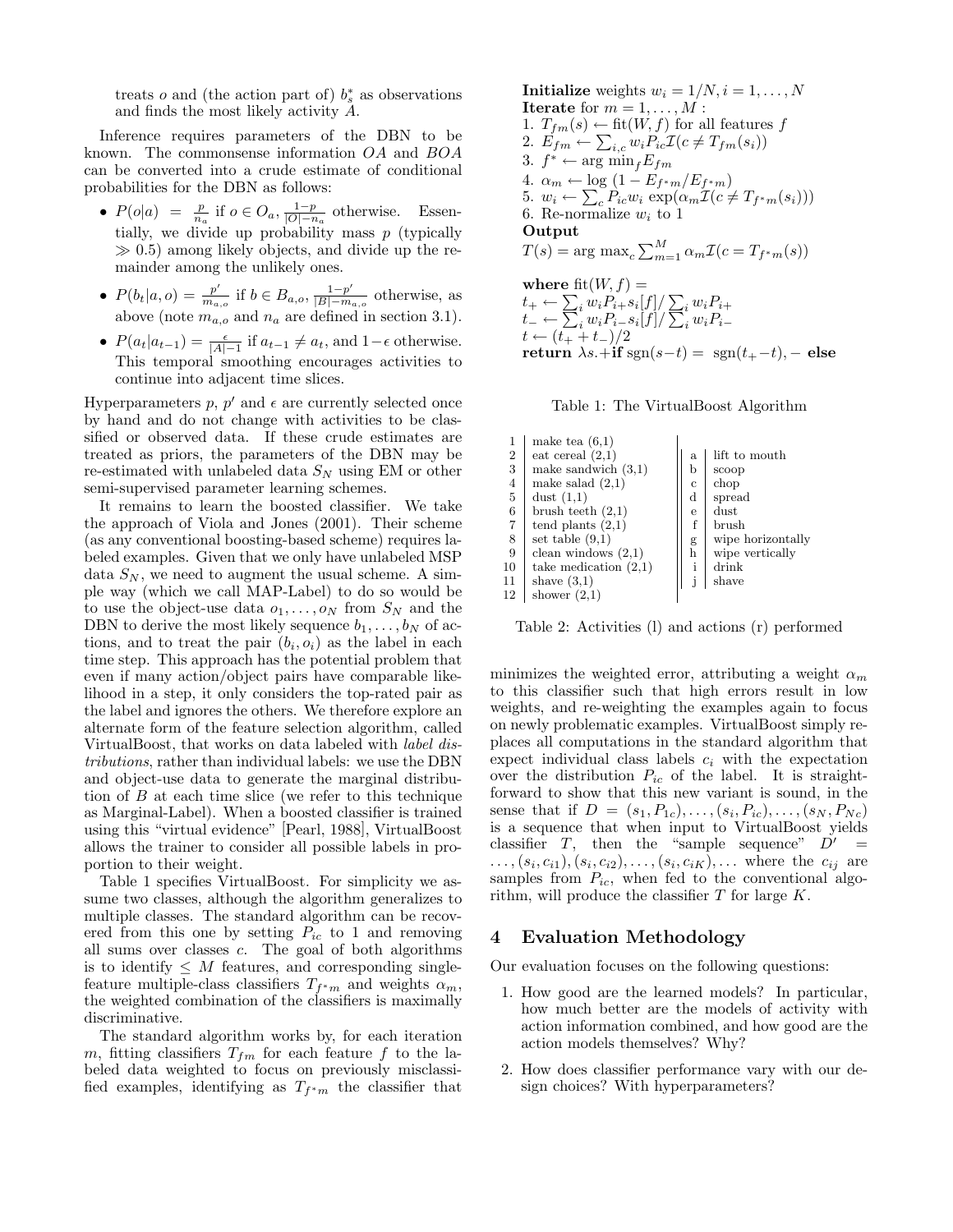

Figure 3: Overall precision/recall

3. How necessary were the more sophisticated aspects of our design? Do simple techniques do as well?

To answer these questions, we collected iBracelet and MSP data from two researchers performing 12 activities containing 10 distinct actions of interest using 30 objects in an instrumented apartment. The activities are derived from a state-mandated Activities of Daily Living (ADL) list; monitoring these activities is of interest to elder care professionals. Four to ten executions of each activity were recorded over a period of two weeks. Ground truth was recorded using video, and each sensor data frame was annotated in a post-pass with the actual activity and action (if any) during that frame, and designated "other" if not.

Table 2 lists the activities and actions performed. Each activity is followed by the number of tagged objects, and the number of actions labeled, in that activity; e.g., for making tea, we tagged 6 objects (spoon, kettle, tea, milk, sugar and saucer) and tracked one action (scoop with a spoon). We restricted ourselves to one action of interest per activity, although our system should work with multiple actions. We tag multiple objects per activity; 6 of the activities (make tea, eat cereal, make salad, make sandwich, set table, clean window) share at least one object with another activity. Note that for our system to work, we do not have to list or track exhaustively either the objects or the actions in an activity, an important consideration for a practical system.

In our experiments, we trained and classified the unsegmented sensor data using leave-one-out crossvalidation over activities: we trained over all but one of the instances for each activity and tested on the last one, rotated the one that was left out, and report aggregate statistics. Since many time slices were labeled "other" for actions, activities or both, we use both precision (fraction of slices when our claim was correct) and recall (fraction of slices when we detected a non-"other" class correctly). In some cases, we report the F-measure  $= 2PR/(P + R)$  a standard aggregate goodness measure, where  $P$  and  $R$  are precision and recall.



Figure 4: Precision/recall breakdown

## 5 Results

Figure 3 displays overall activity/action detection precision/recall  $(P/R)$  for four configurations of interest. Each configuration has the form  $(N = 5|12/O|+a)$ .  $N = 5$  attempts to detect activities 1-5 of Table 2, whereas  $N = 12$  detects them all. In the  $N = i/O$  configuration, we assume just RFID observations, whereas  $N = i|O + a$  assumes MSP observations for the action classifier in addition. For each configuration, we report  $P/R$  of activity and action detection. The  $N = 5$  configuration yields similar results to  $N = 12$ , so we focus on  $N = 12$  below.

Three points are key. First, comparing corresponding O and A bars for activity, we see that adding MSP data does improve overall  $P/R$  from 76/85% to 81/90%. Second, our action classifier based on MSP data has 41/85%  $P/R$ ; given that we have 10 underlying action/object classes all fairly evenly represented in the data, this is far better than any naive guesser. The low precision reflects the automatically-trained classifier's inability to identify when no action of interest is happening: 56% of our false positives are mis-labeled "other" slots. Third, the relatively high action  $P/R$  (32/80%) with just objects  $(N = 12/O)$  reveals a limitation of our dataset: if object-use data is available, it is possible to predict the current action almost as well as with additional MSP data. In our dataset, each activity/object combination has one action associated with it, so guessing the action given activity/object is fairly easy.

Figure 4 breaks down  $P/R$  in the  $N = 12$  case over activities 1-12 and actions 1-10. The main point of interest here (unfortunately not apparent in the figure) is the interaction between object and MSP-based sensing: combining the two sensors yields a jump in recall of 8, 15, 39 and 41% respectively in detecting activities 4, 8, 9 and 2 respectively, with no activity deteriorating. In all these cases the activities involved shared objects with others, so that actions were helpful. Activity 4, making